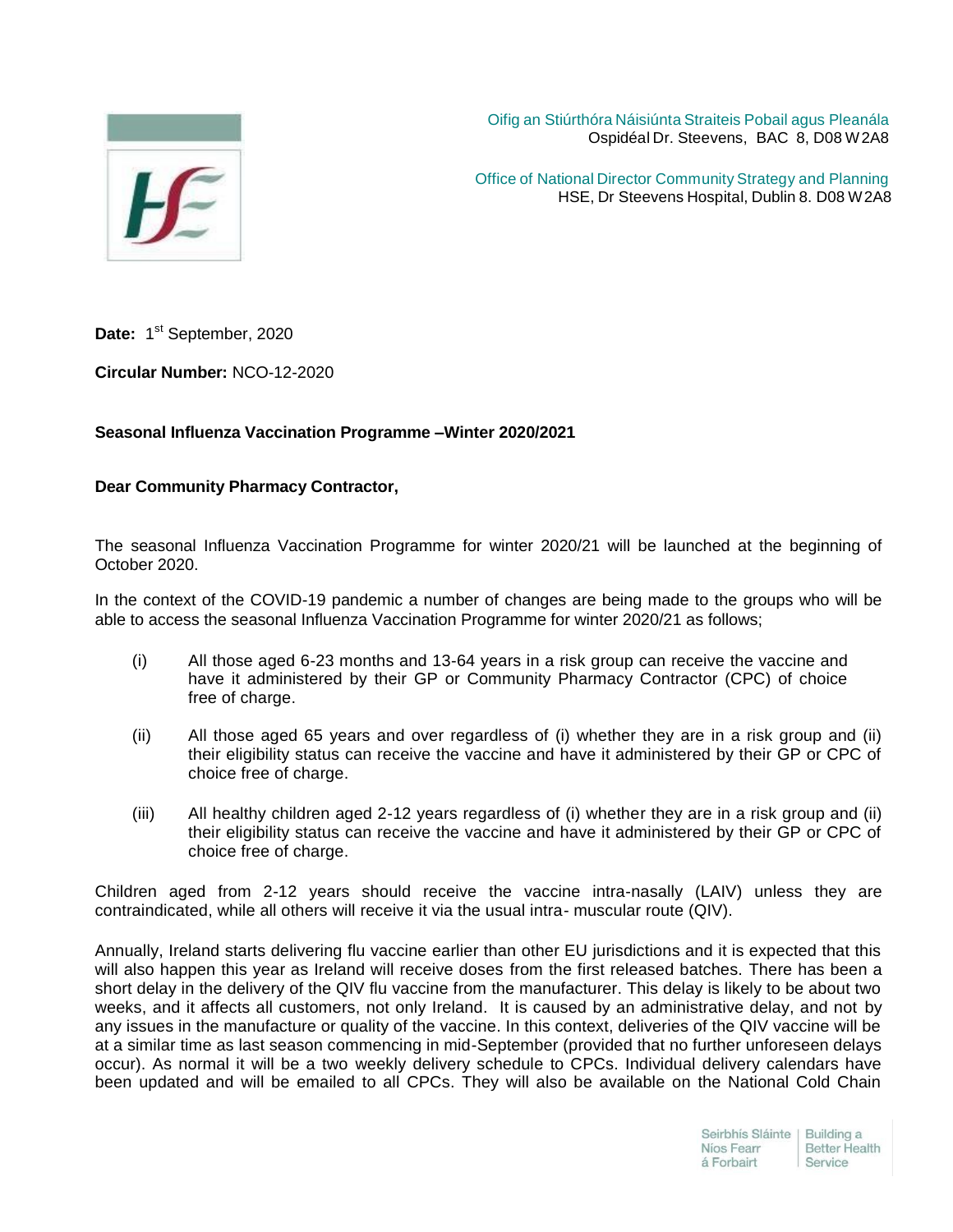Service website. Notification of LAIV vaccine availability will be communicated by the National Cold Chain Service (NCSS) and it is anticipated that distribution of vaccine will commence early-mid October.

The cohort of people to be vaccinated in the Programme is the same as last year for QIV (new cohort 2-12 year old children will get LAIV- nasal vaccine). Influenza vaccines supplied to your pharmacy through the NCSS are only to be administered to the patient groups described above.

Sufficient vaccines have been ordered for the "at risk" groups (including over 65's, pregnant women etc.). We know that circa 40% of vaccines distributed in previous years have been used for non-GMS patients. These non-GMS "at risk" patients will now have the vaccine administered free of charge and the CPC will be reimbursed through PCERS for same. In previous years vaccinations administered to this non-GMS "at risk" group was not captured on the uptake reports. This season the uptake report will be comprehensive given the increase in the number of adults and children who are eligible to have the vaccine administered to them free of charge. Future season's vaccine requirements will use information from PCERS based on this season's reports as this will reflect requirements for each CPC.

Following consultation with the IPU, the Minister for Health, with the approval of the Minister for Public Expenditure and Reform, has determined, pursuant to Section 42 of the Public Service (Pay and Pensions) Act, 2017, that the following fee rates should apply for the administration of the seasonal Influenza Vaccination Programme for winter 2020/21.

- The existing fee of €15 will be maintained for all QIV Influenza vaccinations, GMS and non-GMS;
- In addition to this, each CPC will be eligible for a further payment of  $\epsilon$ 100 for every 10 unique patients to whom the QIV Influenza vaccination is administered by the CPC;
- A fee of €20 will be made available for vaccinations using the (nasal) Live Attenuated Influenza Vaccine (LAIV) for children aged from 2 to 12 years inclusive;
- In addition, each CPC will be eligible for a further payment of €150 for every 10 unique patients aged from 2 to 12 years inclusive to whom the LAIV is administered by the CPC;

In determining the fee rates for the seasonal Influenza Vaccination Programme for winter 2020/21 the Minister had regard to the expansion of the Vaccination Programme for winter 2020/21, the need to achieve uptake levels, the logistical challenges in delivering the Programme during the COVID-19 pandemic, and the special arrangements that CPCs may decide to put in place to deliver the vaccination programme, such as dedicated vaccination clinics etc.

All Community Pharmacy Contractors with full GMS contracts can provide both the LAIV and QIV Influenza vaccinations when they have completed the requisite training. Training costs can be claimed back at the end of October 2020.

I would like to express my sincere gratitude to Community Pharmacy Contractors and their staff for their efforts to- date in continuing to deliver services in very challenging circumstances during this public health emergency. I would also like to wish you and your team every success in delivering the seasonal Influenza Vaccination Programme over the coming months.

Please be assured of the HSE's continued support at this time.

**Yours sincerely,**

At dal

\_\_\_\_\_\_\_\_\_\_\_\_\_\_\_\_\_\_\_\_\_\_\_\_\_

**Pat Healy, National Director, Community Strategy and Planning**

Seirbhís Sláinte | Building a Níos Fearr á Forbairt